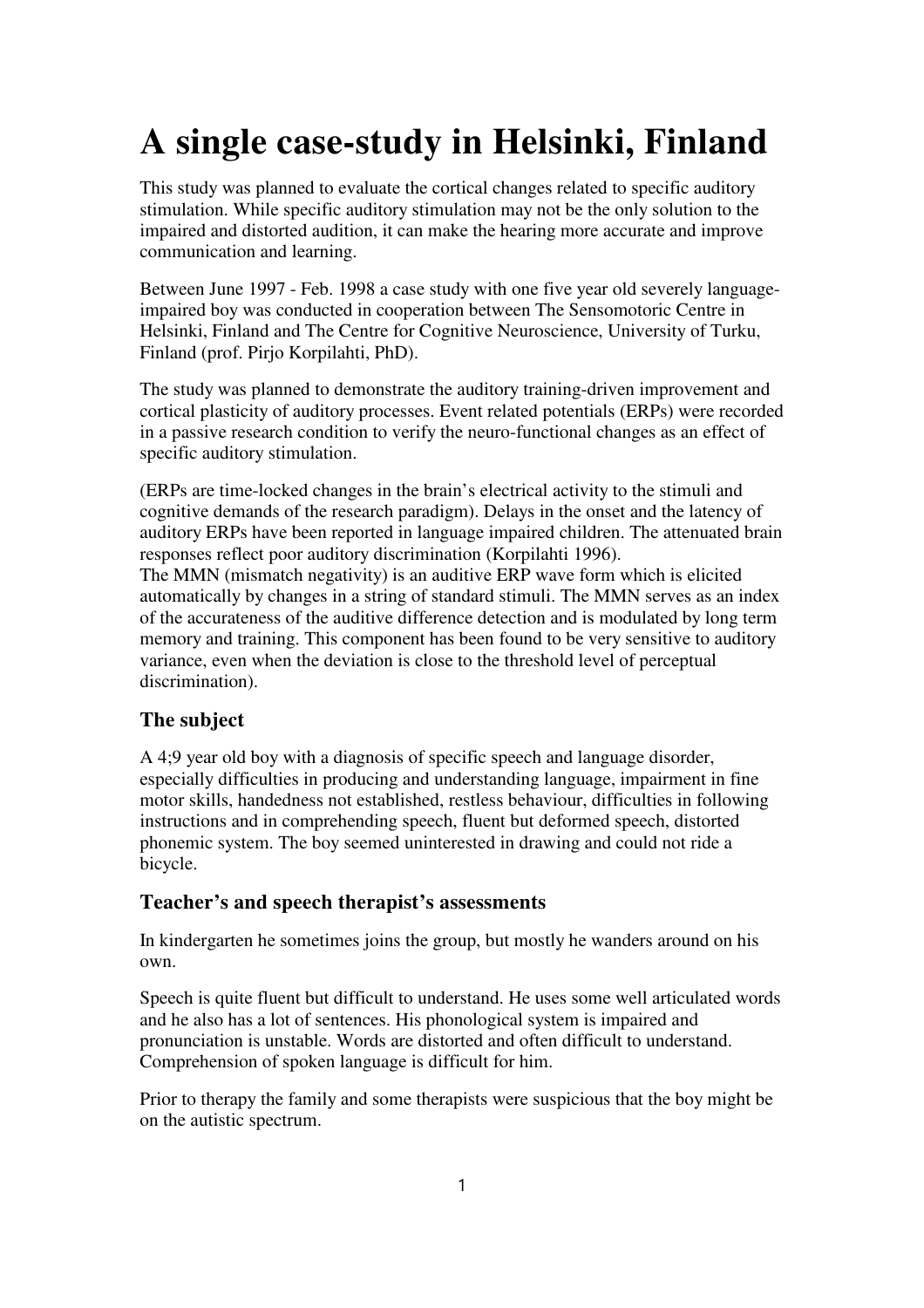#### **Clinical assessments**

Audiometry showed some variation from the optimum hearing curve (total 150) and left ear advantage for pure tones.

The ERP waveforms were recorded while the boy was watching a silent TV cartoon and the sounds or words were presented via earphones. General ERP waveforms for complex tones showed that the basic acoustic reactivity of the auditory cortex was normal. An involuntary attentional switch was recorded by deviant tones. The Topographic brain map showed two-phasic MMN reactions. The early mismatch negativity was starting from the left hemisphere and expanding to the right frontotemporal area. In healthy children the right hemisphere is more active in frequency difference detection than the left hemisphere. In this boy the late mismatch negativity was stronger than the early MMN and occurred more centrally. The latency for this component was quite slow for the age.

In the word condition deviant words elicited a negative wave, starting from the left hemisphere. The neural activation was slowly developing over both hemispheres. An involuntary attentional switch was also recorded in deviant words. The MMN pattern was two-phasic and both peaks were maximal at the centro-frontal area. The early MMN peaked in normal timing (150-200 ms) and was followed by late MMN (300-350 ms). The amplitudes of these components were atypically low. In normal children Korpilahti (1996) has reported an integrative time window for the word difference detection. In this case this summating processing, reflecting the lexical difference detection, was missing. Instead this boy was processing single acoustical features inside words - fig. 5.

#### **The stimulation**

Based on the recorded audiograms the boy listened via earphones to manipulated recordings of specially composed music (**Johansen IAS**) for 10 min/day over a period of eight months. The first stimulation period (tape one) lasted for 6 weeks. The second period (tape two) lasted for 6½ months.

#### **Results**

After the stimulation period the audiogram followed the optimum hearing curve almost perfectly.

In ERP recordings the MMN showed that the difference detection of complex tones was no longer eliciting an involuntary attentional switch to the tone difference. The late MMN was stronger and began earlier than on the recordings prior to the stimulation period.

In the word condition the change in the MMN component was evident. The integrative time-window occurred in the latencies of 300-600 ms after the stimulus onset. The maximum late MMN was recorded at 400-450 ms as in a control group. The left hemisphere was detecting the difference in words and the auditory processing was no longer based on fragmented acoustic information - fig. 6.

The speech therapist reported that the boy's vocabulary had developed. He was using longer sentences and his spontaneous speech had a more correct syntax. The